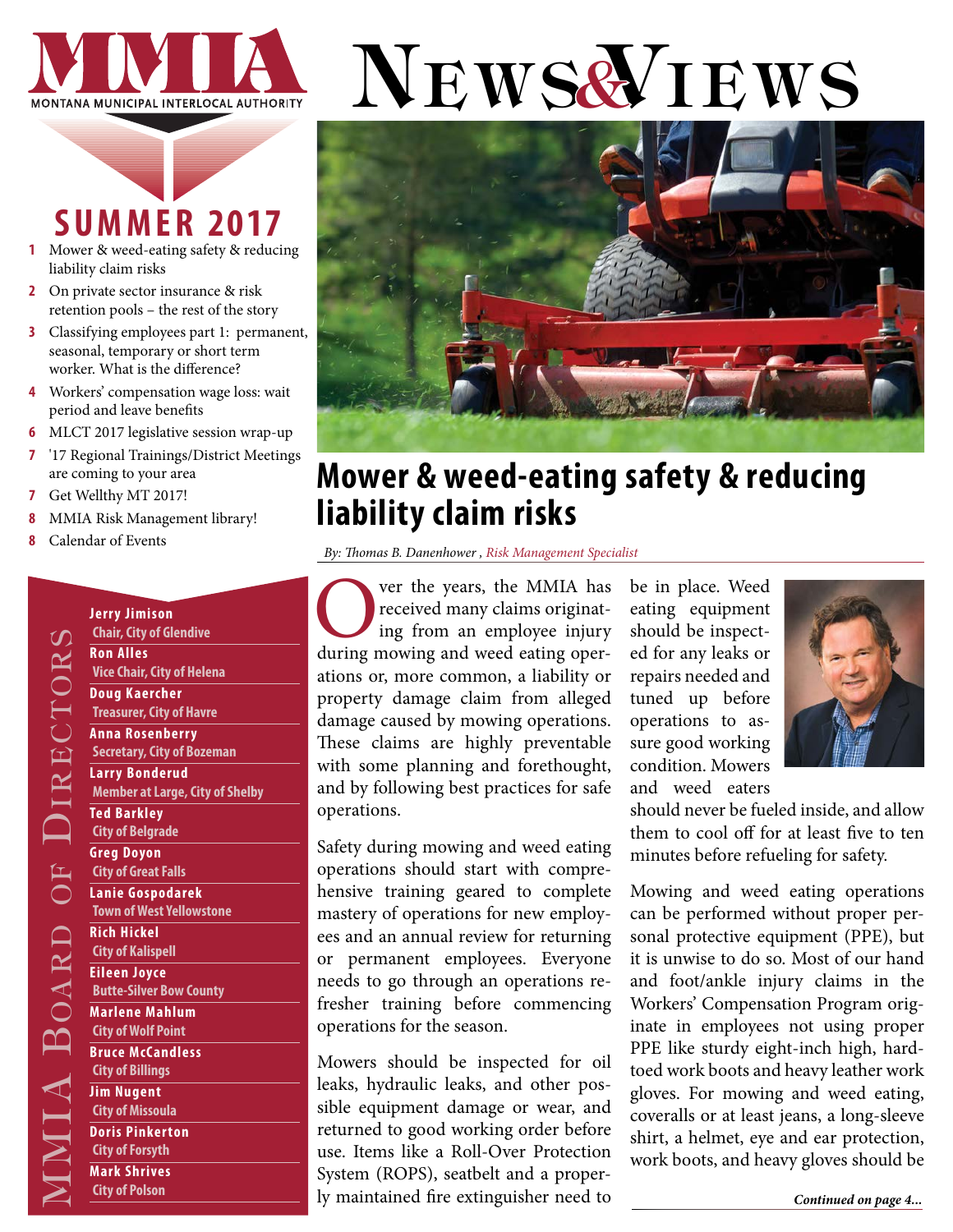# <span id="page-1-0"></span>**On private sector insurance & risk retention pools – the rest of the story**

*By: Alan W. Hulse, CEO, ARM, AIC* 

This article is a reprint from an article that was done a few years ago, but I feel it is a good reminder on the differences between Risk Retention Pools and Commercial Insurance. Below is a summary of the comparison that was made by a private insurance agency between insurance and pooling, along with my observations about the story not told in this comparison or..."The rest of the Story".

### **Insurance is risk transfer**

Your premium is guaranteed for the policy period no matter how many claims you have. The insured is not obligated to the insurer for anything else during the policy period; if the insurer loses money, it is a stockholder issue. The insured selects an agent and program and has no long term obligation.

### **Pooling is risk sharing**

Members are assessed for their estimated share of pool losses. If losses exceed the assessment, members may have to pay an additional assessment. Pool members are jointly liable for pool losses. If the pool loses money it is the members' problem. Member obligation to the pool can go on indefinitely; even if a member leaves the pool, they might continue to be assessed.

### **The Rest of the Story**

With insurance the premium will not go up during the policy period, but what happens in the next policy period if you have a bad claims year, and the insurer loses money on your account. You will almost certainly face an increase in cost of insurance, and may be dropped from coverage. Look what happened to cities and towns in the mid-1980's. You couldn't find liability insurance in the commercial markets, which is why the MMIA was started. Insurers are profit driven and not in business to lose money. When an insured selects the insurer of their choice, profits, private sector salaries and sales commissions will always be a significant part of the costs.

Montana Municipal Interlocal Authority www.**mmia**.net **<sup>2</sup>** With the MMIA pool, we do calculate assessments retroactively, but those retroactive assessments cut both ways, if you or the pool have performed better than expected in a given year, you get a credit are reimbursed. In fact, the MMIA has distributed over \$15M back to our members over the past five years in our liability program. What happens to your premium dollars paid to a commercial car-

rier if you perform better than expected?

In terms of calculating rates it is also important to note that losses are pooled but any one loss is capped so members do not suffer large increases in assessments like they can with insurers. MMIA has traditionally had stable, low rates our



programs are extremely well reserved. MMIA is financially sound. MMIA is a non-profit organization and programs run at expense ratios in the 15% range; there are no commissions or extravagances. Private insurer's expense ratios are usually significantly higher, and are motivated primarily by profit.

### **Insurance Risk Transfer**

Insurance transfers risk and protects taxpayer money. Insurance companies are regulated by State insurance commissioners and subject to independent financial ratings. In the event of an insurance company failure, insureds have the right to recovery against the State guarantee fund

### **Self Funded Pools**

Being a pool member might be entering into a long term speculative venture putting taxpayers' money at risk. Pools are typically not regulated by State insurance departments, nor do they receive independent financial ratings. Pool members share the risk and cannot collect from the State guarantee fund; members might get an additional assessment to raise funds to pay claims.

### **The Rest of the Story**

Although insurance companies do transfer risk it is at a price (sometimes significant) for their efforts. They also can and do fail despite rating agencies and State Insurance Commissioner oversight. If this happens, a municipality is out of insurance. Recall how badly rating agencies failed in the recent Collateralized Debt Obligation crisis – financial institutions with very high ratings failed and or became worthless. Insured's cover the costs of State guarantee funds adding to premium costs.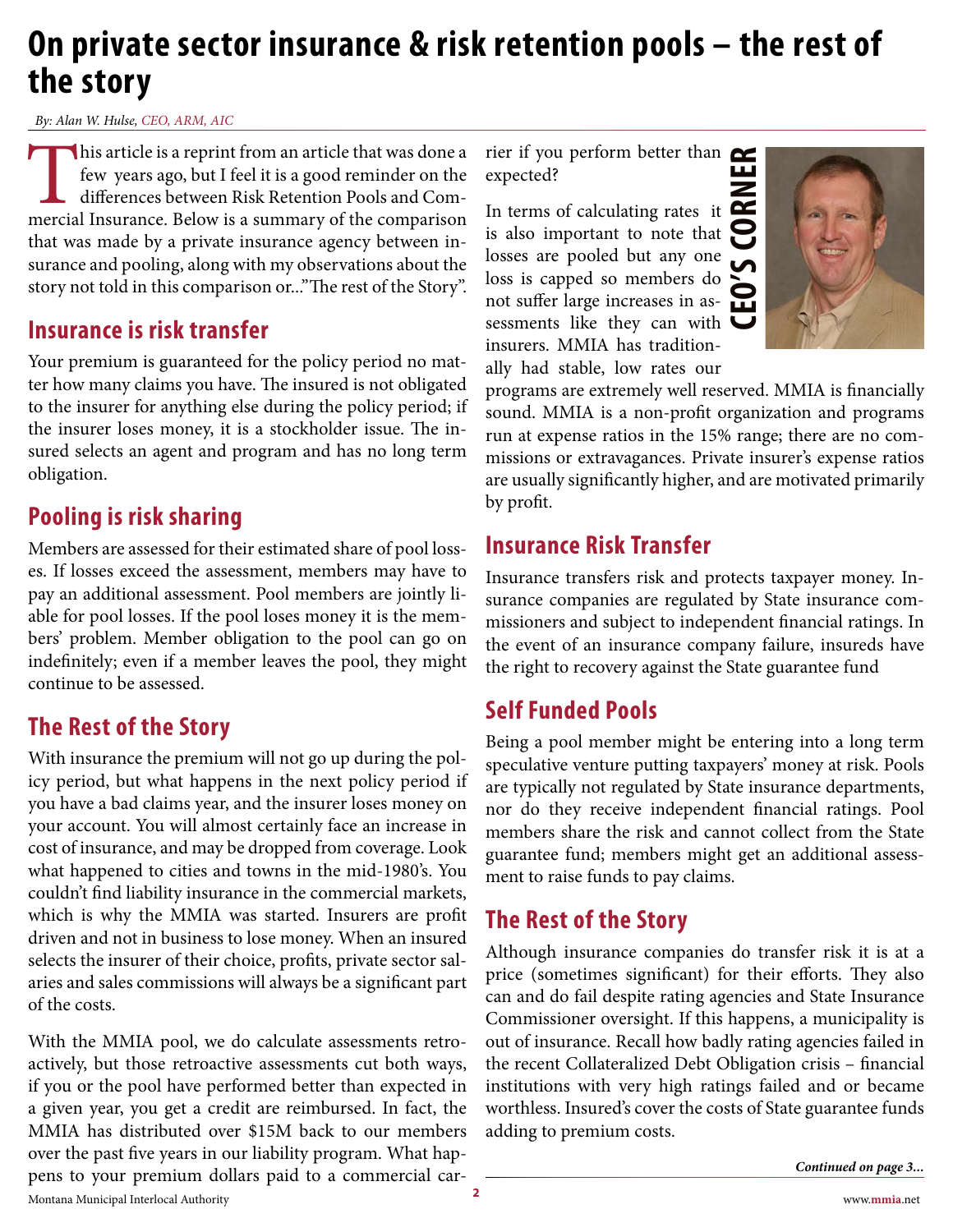# <span id="page-2-0"></span>**Classifying employees part 1: permanent, seasonal, temporary or short term worker. What is the difference?**

*By: Angela Simonson , Human Resource/Employment Practices Specialist*

When it comes to public employers in Montana, statute clearly defines various employee classifications. While statute may define these, an employer has some room to determine how they wish to statute clearly defines various employee classifications. While statute may define these, an classify. It is important to understand the different classifications of employees and how accrual of leave plays into each one. This article will highlight definitions and statutes regarding leave for each employee classification.

The four different classifications of employees are Permanent, Seasonal, Temporary, and Short Term Worker. These classifications can be either Full-Time or Part-Time. The differences in each classification are found in the definitions under Montana Code Annotated (MCA) 2-18-101. These definitions are as follows:

- (17) "Permanent employee" means an employee who is designated by an agency as permanent and who has attained or is eligible to attain permanent status.
- (18) "Permanent status" means the state an employee attains after satisfactorily completing an appropriate probationary period.
- (22) "Seasonal employee" means a permanent employee who is designated by an agency as seasonal, who performs duties interrupted by the seasons, and who may be recalled without the loss of rights or benefits accrued during the preceding season.
- (23) "Short-term worker" means a person who:
	- (a) is hired by an agency for an hourly wage established by the agency;
	- (b) may not work for the agency for more than 90 days in a continuous 12-month period;
	- (c) is not eligible for permanent status;
	- (d) may not be hired into another position by

The MMIA has been in existence for 31 years and is financially strong and stable. The MMIA pool is not a long term speculative venture. Our organization is extremely transparent and is regulated by members. Detailed financials, accounting and actuarial reports publicly available and you or any member of the public are invited and can attend MMIA board meetings. Coverage disputes can be and often are resolved informally at no cost by an appeal to your Board. The MMIA has high levels of reinsurance coverage and thus direct risk to members is strongly limited. **On private sector insurance & risk retention pools...(cont'd)**

In conclusion, it is important to remember the MMIA is

the agency without a competitive selection process; and,

(e) is not eligible to earn the leave and holiday benefits provided in part 6 of this chapter or the group insurance benefits provided in part 7 of this chapter.



- (26) "Temporary employee" means an employee who:
	- (a) is designated as temporary by an agency for a definite period of time not to exceed 12 months;
	- (b) performs temporary duties or permanent duties on a temporary basis;
	- (c) is not eligible for permanent status;
	- (d) is terminated at the end of the employment period; and ,
	- (e) is not eligible to become a permanent employee without a competitive selection process.

Permanent employees serve a probationary period from the date of their initial hire with the organization. Under MCA, they are eligible for holiday, annual, and sick leave. MCA requires 100% of annual leave and 25% of sick leave to be cashed out upon termination for these employees, assuming they have met the qualifying periods for use of leave. Qualifying period for annual leave is six months and sick leave is 90 days from date of hire.

Seasonal employees also serve a probationary period, with

#### *Continued on page 5...*

owned by our members and run by a board made up of our members and changes at MMIA are made with members in mind, not profits. In short, members control the programs. It is important to keep in mind this was not the case in 1986 when due to market conditions Montana's municipalities had difficulty finding insurance. The MMIA came about as a result of this crisis. The MMIA risk retention pools are not a fly-by-night operation and our liability and all of our programs have excellent reserves and are on very sound financial footing. The MMIA was created by Montana municipalities, is run by Montana municipalities for the benefit of Montana municipalities! **■**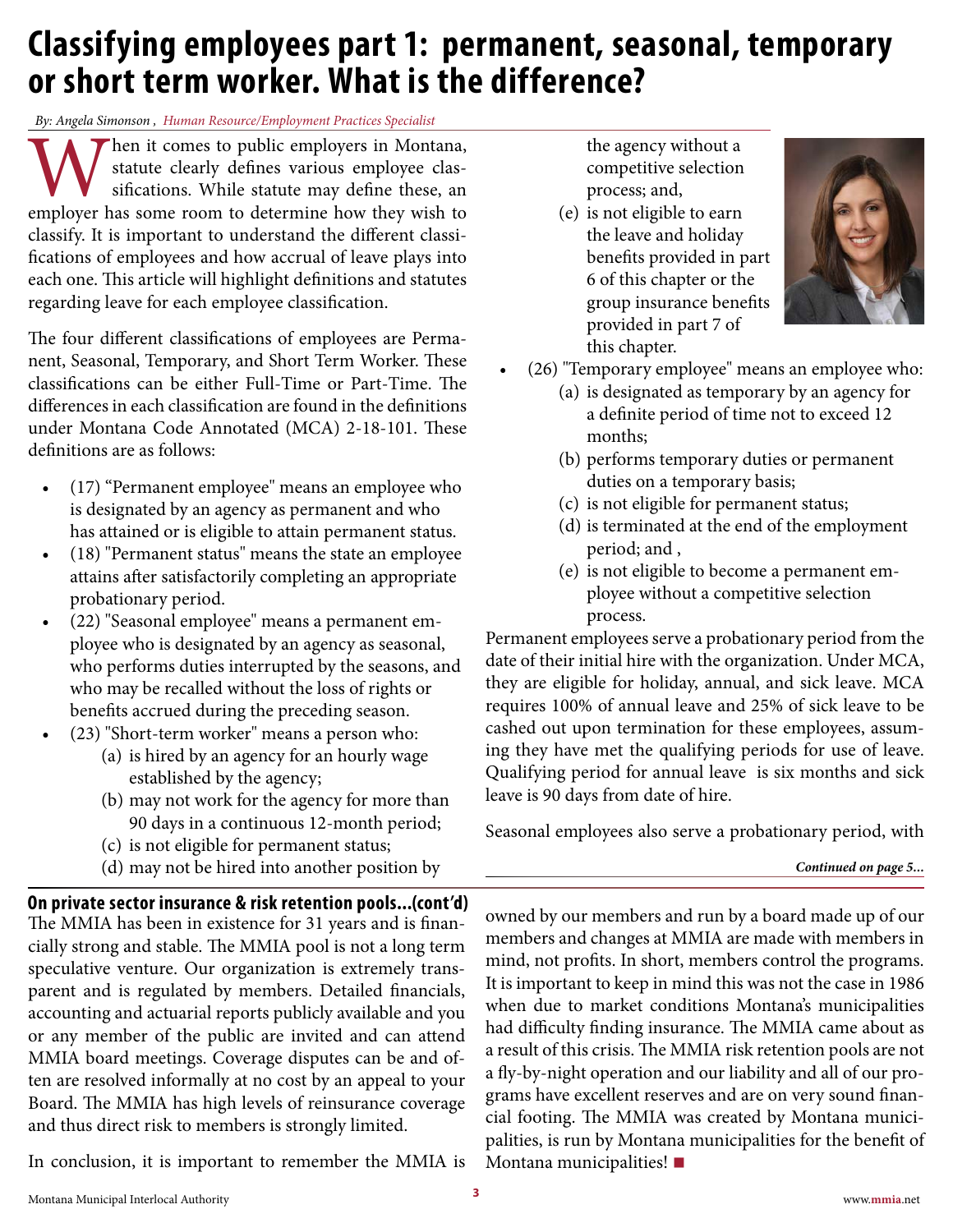# <span id="page-3-0"></span>**Workers' compensation wage loss: wait period and leave benefits**

*By: Katie Koehler , Workers' Compensation Claims Examiner* 

When a worker is injured and has filed a workers' compensation claim, one of the benefits they may qualify for are wage loss benefits. In order to qualify for wage loss benefits, the injured employee compensation claim, one of the benefits they may qualify for are wage loss benefits. In or-

must be seen by a medical provider who determines that they have specific physical restrictions that allows them to return to work in a modified capacity, or that temporarily preclude them from returning to work in any capacity. The worker must provide documentation of those restrictions to their employer and their workers' compensation examiner. In the case that they are given specific re-

strictions that may allow them to return to work in a modified capacity, they may qualify for wage loss benefits if their employer reviews the restrictions and determines they do not have any work available (either within or out of the employees regular department) that fall within the employees designated restrictions.

Once it is determined that an employee qualifies for wage loss benefits, MCA 39-71-736(1)(a) states that wage loss benefits are not paid for the first 32 hours or four sched-

#### **Mower and weed-eating saftey...(cont'd)**

worn. Employees need to stay properly hydrated and use sunblock and insect repellent as needed.

If trailering equipment to a work location, mowers need to be secured to the trailer and the trailer properly attached to the vehicle (safety chains in place & correct hitch size and type). Vehicle mirrors should be adjusted to minimize blind spots. While transporting, keep speed to the minimum and allow for extra following and stopping distance; this should be at least three to five seconds behind the nearest vehicle in front of the transporting vehicle. Mower and weed eating equipment unloading should take place on low traffic streets adjacent to the park or work area. If mowing or weed eating on a street with heavy traffic, an attenuator vehicle with warning signs should be used between the oncoming traffic and the mowing or weed eating operation. It is also best to conduct operations during times of lower traffic flows. Mower decks must be treated like a lock-out-tag-out operation. You must shut down power and use cribbing before working underneath them.

It is a good idea to walk over a new work area or in areas that are not developed before commencing mowing operuled shifts. For these first four days, the injured worker may elect to take sick leave, vacation benefits, or they may choose to take leave without pay. If a worker is required to be "made whole" by their employer per statues 7-33-4133 or 7-32-4132, the em-

> ployer must pay them regular wages during the wait period without requiring



the employee to draw sick leave or vacation.

The statute continues to say that if the worker is restricted from work for 21 calendar days or more, they are eligible to receive retro-payment of wage loss benefits for the wait period. If the worker received vacation pay for the wait period, they are still eligible to receive the retro-payment from workers' comp, without having to repay the vacation leave. If they chose to take sick leave, they must either repay the sick leave taken to their employer in order to receive the retro-payment, or they can waive their

#### *Continued on page 5...*

ations. This assures that debris and rocks that might tangle in mowers or be thrown into adjacent vehicles or houses can be removed. Weed eating and mowing operations need to be conducted in such a way that rocks, gravel, and other items are contained in the work area and not thrown into adjacent vehicles and houses. Use three-point contact when climbing into and out of mowers, and assure foot placement is secure. While mowing, be mindful of possibly unsafe slopes; these might be mowed using a diagonal pattern to lessen the danger of a rollover. When weed eating on sloped areas, have a planned strategy and use the proper equipment to minimize the chances of fall injuries.

The MMIA has weed eating and mowing safety audit/ checklist tools posted on the risk management portion of the web page; these can be helpful to assure best practices for these operations are being adhered to. For more information, contact Thom Danenhower at [tdanenhower@mmia.net](mailto:tdanenhower%40mmia.net?subject=) or call us at (800) 635-3089. For free safety consultation and help with safety inspections of parks department facilities where mowers and weed eating equipment are stored, contact the State Department of Labor Safety Bureau Safety Consultation Office located in Butte, at (406) 494-0341. **■**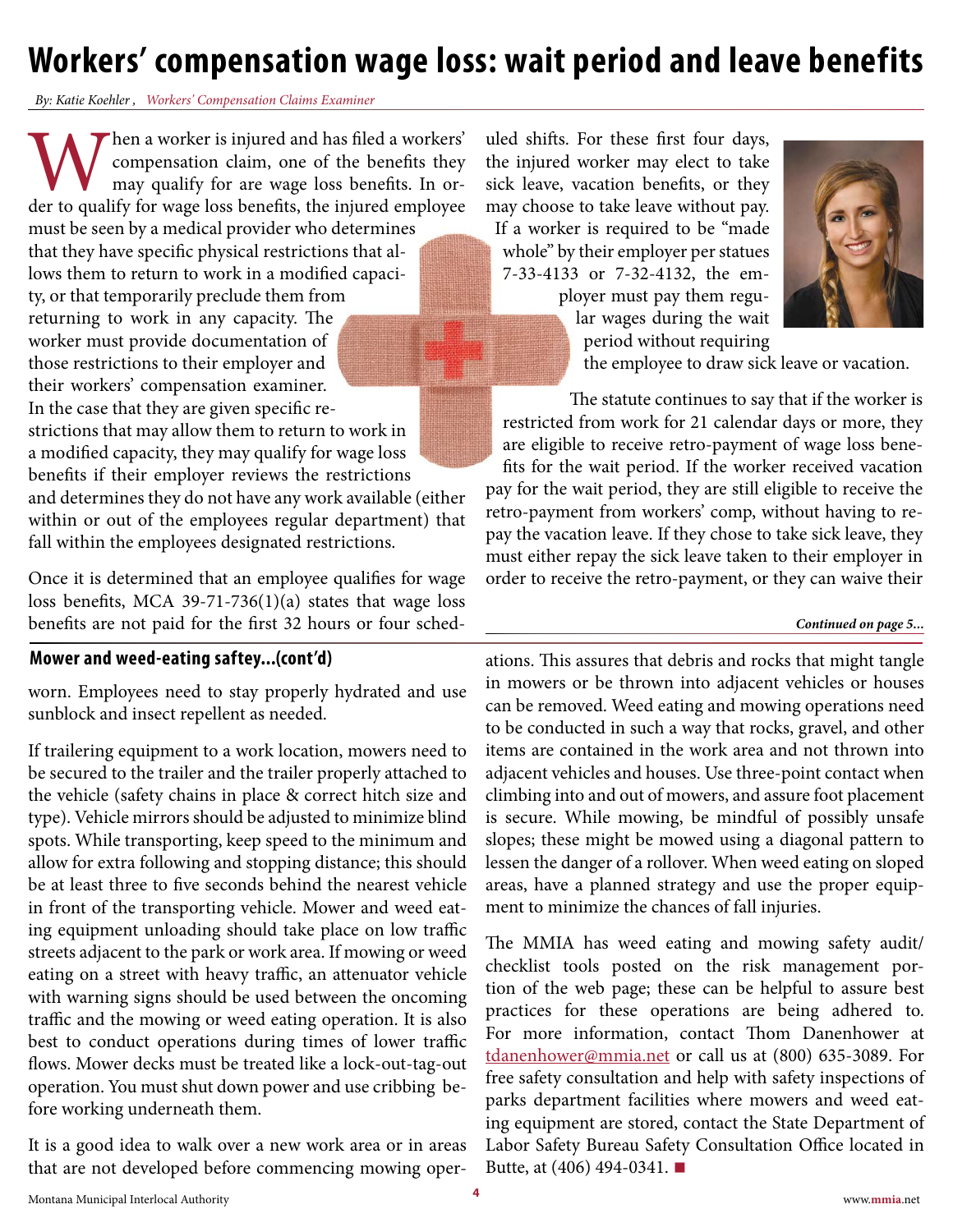#### **Workers' Compensation wage loss...(cont'd)**

eligibility to the retro-payment and keep the sick leave pay.

MCA specifies a difference between vacation leave and sick leave in all circumstances, not just during the wait period. It states that receipt of vacation pay does not affect an injured employee's eligibility to wage loss benefits, whereas sick leave and wage loss benefits cannot be paid during the same period. If the worker elects to take sick leave at any

#### **Classifying employees part 1...(cont'd)**

months working counting toward the established period. An employee who is seasonal normally is expected to return season after season. Under MCA, they are eligible for holiday, annual, and sick leave. They are not terminated at the end of a season, so their accruals would only be cashed out following the same schedule as previously stated, when their employment with the organization ends.

## **Seasonal Employee Example:**

Employee is hired on 5/15 as a seasonal parks worker. They work until 9/15. Annual and sick leave have accrued from day one. This employee returns to work the next season on 5/20. As of this date, they are qualified to use sick leave they have accrued from the prior season, but are not yet qualified to use Annual Leave, which requires a 6 month waiting period for use. They continue to accrue leave season after season, until their employment ends with the organization. They do not re-apply each season.

Short Term Worker employees are allowed to work up to 90 days in a continuous 12 month period. Days are not necessarily 8 hour days. This is not 90 calendar days of employment. Every day they come to work counts as a day toward their 90 days. On-call employees in positions that will not require working more than 90 days are often classified as Short Term Workers. These employees do not accrue leave of any type.

### **Short Term Worker Example:**

Employee is hired to work as a lifeguard. Their first day of work is 6/1. They may work a maximum of 90 days and then must be let go. They cannot work again until 12 months from their date of hire. In this example, the pool season ends on 8/20 and the pool is open 5 days/week. If this employee worked every day of every week for the season, they would only work 60 days.

There may be benefits to classifying employees who work

time while they are off work due to a work-related injury, they may not also receive wage loss benefits for that same period. Statute also precludes augmentation of wage loss benefits with sick leave, unless specifically allowed by a collective bargaining agreement with their employer.

As always, if you have any questions throughout this process, contact your designated workers' compensation examiner. or Claims Manager Ann Komac at 406-495-7011 or via email [akomac@mmia.net.](mailto:akomac%40mmia.net?subject=) **■**

seasonally, as Short Term Workers. These employees do not accrue leave, therefore limiting the financial liability the organization must account for. However, some positions that work seasonally may require more than 90 days of work. In these situations, the organization will need to determine if they wish to classify the employee as a temporary employee or a seasonal employee.

Finally, temporary employees are only allowed to work a maximum of 12 months from date of hire. If you wish to rehire a temporary employee, they must have a break in service. Under MCA, they are eligible for annual and sick leave. MCA requires cash out of accrued leave upon termination if they have served the qualifying periods listed previously.

### **Temporary Employee Example:**

Employee is hired to work as a parks worker. They are hired on 5/15 with the expectation of working the summer season through approximately early September. Their last day of employment is 9/15. At time of termination, they would receive 25% of sick leave accrued, but would not receive a cash out of annual leave because they did not meet the qualifying period of 6 months. If this employee applies and is hired again next summer, they would start accruals for sick and annual leave over from day one of hire.

Public employers in Montana are held to certain standards found in MCA, including classification of employees and the associated leave accruals. While your policy and/or Collective Bargaining Agreements may offer greater benefits than statute requires, they may not offer benefits less than what is defined in statute. Best practice for limiting risk is to document classification in all offer letters and to ensure employees who qualify are accruing leave and receiving cash-out of leave in accordance with MCA.

If you have questions about proper employee classification, feel free to contact me at 406-495-7017 or [asimonson@mmia.net](mailto:asimonson%40mmia.net?subject=). **■**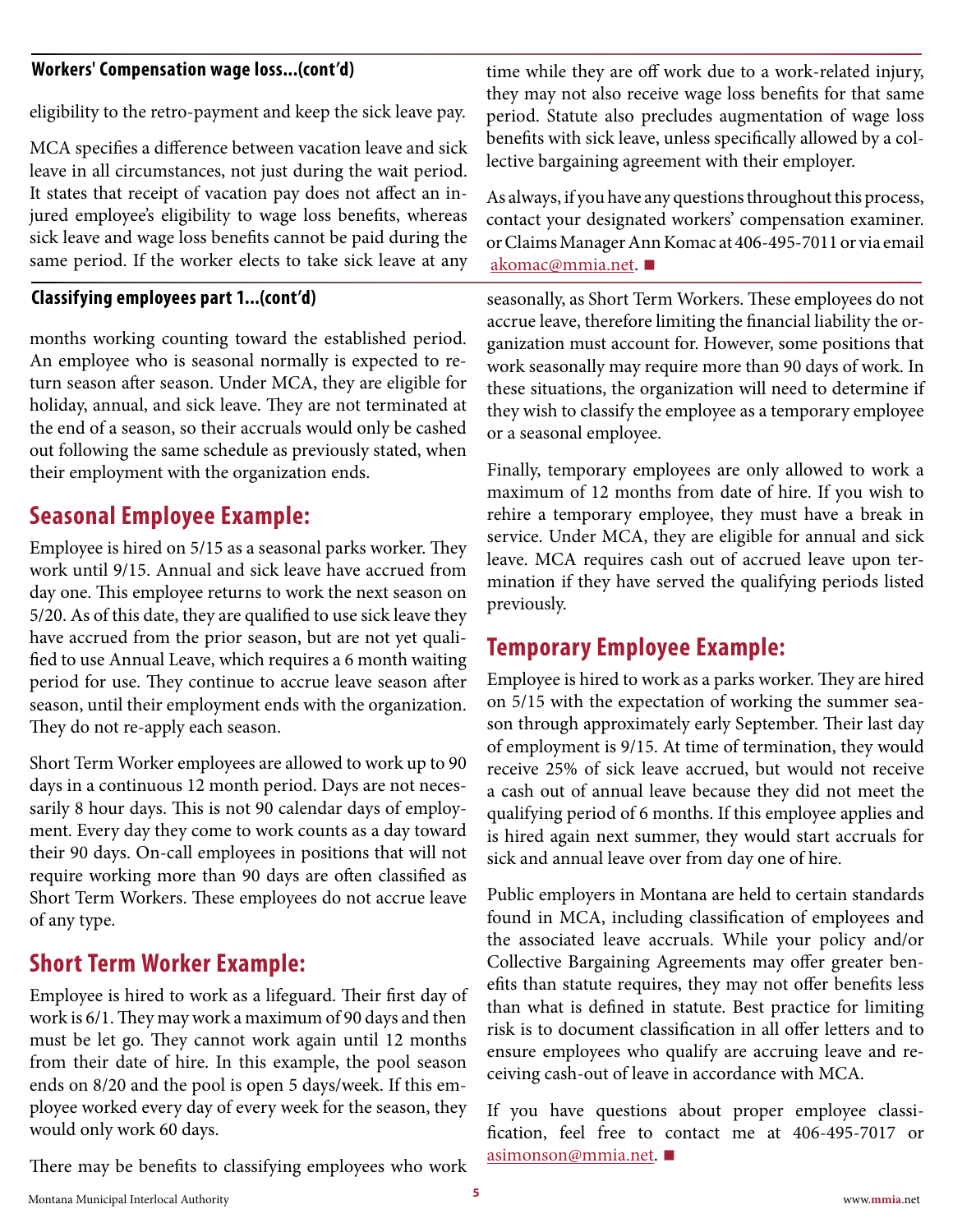# <span id="page-5-0"></span>**MLCT 2017 legislative session wrap-up**

#### *Kelly A. Lynch, Deputy Director and Legal Counsel, MLCT*

The 65th Regular Session of the Montana Legislature<br>adjourned Sine Die on April 28th, 2017, and Mon-<br>tana's cities and towns had a successful session. The<br>League actively tracked over 160 bills during the session adjourned Sine Die on April 28th, 2017, and Montana's cities and towns had a successful session. The League actively tracked over 160 bills during the session dealing with revenue and finance, infrastructure, tax increment financing, land use and planning, water and wastewater regulation, law enforcement, and an array of local control issues.

The League voted at the 2016 annual conference to sponsor four bills, all of which passed and were signed into law by the Governor. SB 16 (Sen. Llew Jones) fixes the amounts required to be held in fire relief association disability and pension funds, tying fund levels to actual benefits paid (effective March 1, 2017). HB 83 (Rep. Bryce Bennett) reinstates the authority of a self-governing municipality to place an amendment to its charter by resolution of the governing body – this authority was inadvertently omitted as part of the 2015 elections bill (effective May 3, 2017). SB 151 (Sen. Dee Brown) creates a legislative local government interim committee, separate and distinct from the education committee (effective April 7, 2017). SB 200 (Sen. Ed Buttrey) provides authority for local governments to adopt ordinances providing a process for the disposal of lost, abandoned, and found tangible personal property held by local law enforcement agencies (effective May 4, 2017).

The League benefitted immensely from its participation in the Montana Infrastructure Coalition. Through the relationships formed with other public, private, and non-profit organizations across the state, the League was able to make serious gains in infrastructure investments for cities and towns in Montana. With the passage of HB6, HB7, and HB11 (all Rep. Jim Keane), cities and towns will receive \$11.5 million in TSEP funds, \$875,000 in RRGL funds, and \$775,000 in RDGP funds for the 2019 biennium beginning July 1, 2017. Increased funding to the Coal Board at the current rate of 5.8% was extended to the end of the 2019 biennium with the passage of HB 209 (Rep. Barry Usher). Other bills provide increased access to funding for accessible playground equipment (HB 294, Rep. Jean Price), shared-use paths (HB 225, Rep. Ed Greef), and source watershed improvements (HB 424, Rep. Zach Brown). While the infrastructure bonding bill again fell short, cities and towns will see a doubling of their current gas tax revenues for funding local road projects with the passage of HB 473 (Rep. Frank Garner). In coordination with these infrastructure funds, SB 278 (Sen. Steve Hinebauch) raised the local bid limit for

professional engineering, surveying, and architectural work to \$50,000, and authorized municipalities to enter into on-call multiyear contracts with a firm to perform project-specific work as the need arises without further procurement.



#### Both Governor Bullock

and the Legislature struggled with falling revenue estimates and cuts were made across the board in the administration of state programs, availability of grant and loan funding, and in the distribution of funds to local governments and school districts. As part of those reductions, HB 565 (Rep. Rob Cook) enacted a reduction in the local government entitlement share growth of .5% in FY18 and 1.87% in FY19. As a result, cities will lose an estimated \$2.3 million and \$3.6 million in estimated growth for FY18 and FY19, respectively. The League's and MACO's amendments to the bill made these growth reductions one-time-only, so that they do not reduce future growth by adjusting the base for future growth calculations.

Much of the League's work this session was focused on defense, helping to modify or kill a variety of bills that would have undermined or removed local control and decision-making in the areas of special purpose districts, tax increment financing, subdivision review, regulatory takings, water rights, cell phone driving restrictions, bathroom access, federal immigration law enforcement, unpaid municipal utility bills, and landlord-tenant disputes. The League worked cooperatively with the Attorney General's office, victim's rights groups, and law enforcement agencies to support HB 600 (Rep. Frank Garner) and SB 250 (Sen. Nels Swandal), which will help municipalities implement the Marsy's Law constitutional amendment passed by the voters last fall and provide qualified immunity to local law enforcement, prosecutors, and governments when implementing the new law.

To read the full detailed report on all of the bills tracked by the League this session, visit [http://www.mtleague.org/](http://www.mtleague.org/category/2017-legislative-resolutions/) [category/2017-legislative-resolutions/.](http://www.mtleague.org/category/2017-legislative-resolutions/) **■**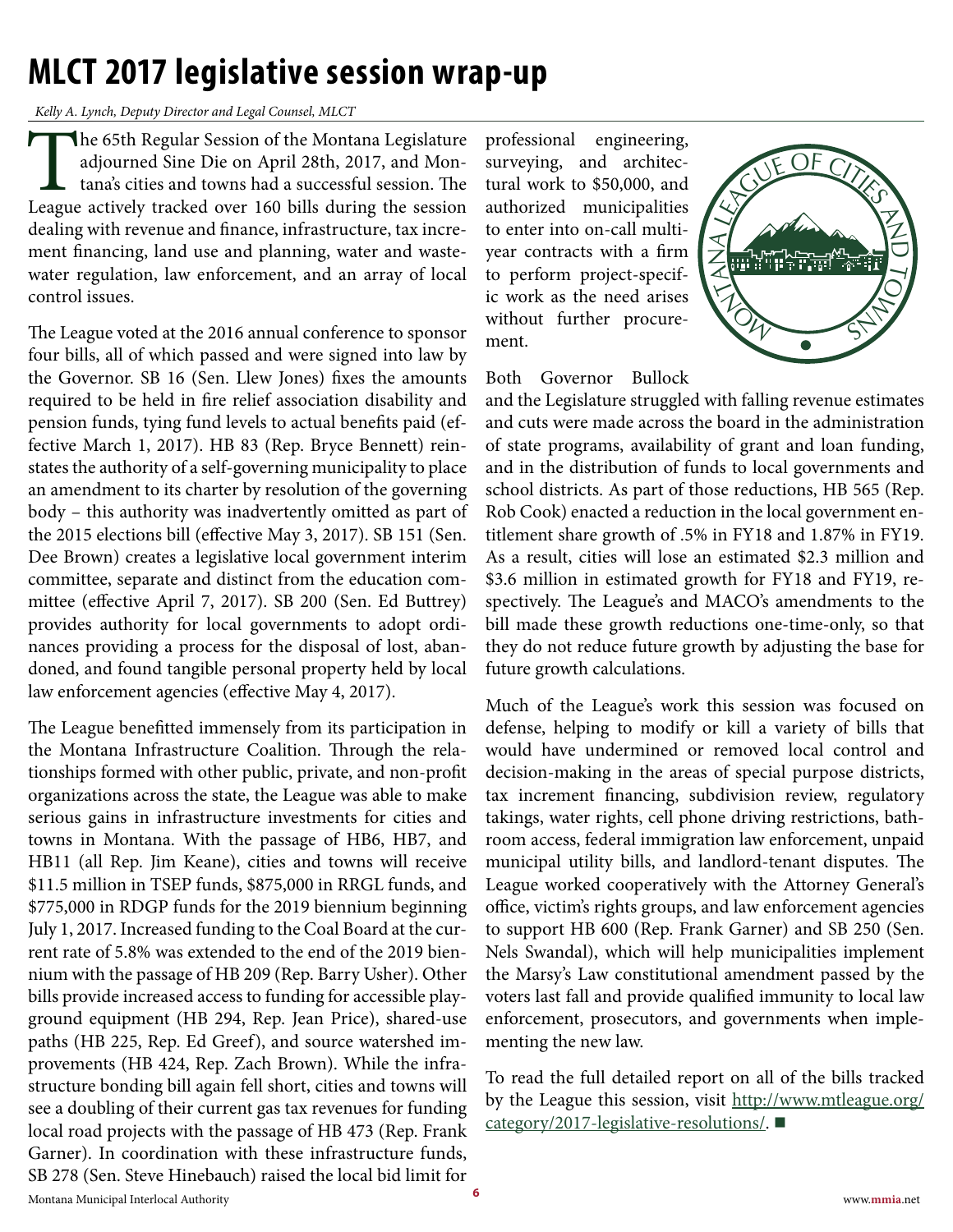# <span id="page-6-0"></span>**'17 Regional Trainings/District Meetings are coming to your area**

*By Janel Favero, Communication Specialist*

The MMIA, MLCT, and LGC would like to invite you to the Regional Trainings and District Meetings. We are partnering to bring FREE municipal training to your region. Come ready to discuss with your colleagues to the Regional Trainings and District Meetings. We are partnering to bring FREE municipal training to interesting scenarios that will give you greater insight in to municipal management and governance.

# **Topics include:**

- MLCT 86th Annual Conference Update
- Overview of Bridge and Road Safety and Accountability Act (Gas Tax) and Implementation
- Infrastructure Coalition Update
- Dialogue with the Governor's Executive Team
- MMIA: Liability 101
- LGC: Governance and Professional Development

### **The dates are as follows:**

**July 11** – Anaconda: Anaconda Community Service Center, 118 East 7th, 3rd Floor Conference Room

**July 12** – Missoula: Jack Reidy Conference Room, 140 W. Pine

**July 13** – Kalispell: Flathead Valley Community College, 777 Grandview Dr

**July 18** – Helena: MACO, Basement Conference Room, 2715 Skyway Dr

**July 19** – Three Forks: Three Forks Community Center, 223 North Main St

**July 20** – Columbus: Columbus Fire Hall, 944 E Pike Ave

**August 2** – Wolf Point: Fort Peck Community College, 301 Benton St

**August 3** – Miles City: Miles City Community College, 2715 Dickison St, Room 106

MON **STATE UNIVERSITY Local Government Center** 

LEAGUE OF CITIES

D

TOWN STREET

<sup>O</sup><sup>M</sup> ZH<br>Q  $\prec$ 

**August 7** – Lewistown: Lewistown Fire Hall, 305 W Watson St

**August 8** – Great Falls: Civic Center, Gibson Room, 2 Park Dr S

Meetings are from 9:00 - 4:00, lunch will be provided.

Please register online at <https://form.jotform.us/62975442407158> **■**

ness initiative. Screening dates<br>have been posted Online at [www.GetWELLthyMT.com](http://www.GetWELLthyMT.com), so Summer is here and the MMIA Employee Benefits Program is gearing up for this year's wellhave been posted Online at make sure to encourage your em-

ployees to plan ahead to make it to the scheduled screening. Don't forget that members near a city with a Montana Health Center can schedule screenings at those locations for any time between July 1 – September 30.

Get WELLthy MT has made a few changes to the wellness program this year. As in the past, MMIA participants will be screened for health factors including Body Mass Index (BMI), blood pressure, HbA1c (glucose levels), and LDL cholesterol. While we still encourage participants to be nicotine-free, we are no longer incentivizing non-use. Dependents on the plan between ages 18-26 will also no longer be eligible to earn incentives. We still want our participants to have a chance to earn up to \$300, so we have added an 80% employee participation incentive for this year. This means that if at least 80% of a city's eligible employees attend a screening, all employees, retirees, and spouses that completed the screening will earn an additional \$50.

Flyers with registration codes will be distrib-

the scheduled screening dates. Please be sure to get the flyers out to employees and encour-

age them to participate.

uted to cities & towns about six weeks prior to



Also, make sure to like Get WELLthy MT on Facebook. We use this page to keep you updated on current happenings, as well as remind you of all of our great resources. Those of you that like our page will be entered for a chance to win a Sonicare toothbrush sponsored by Delta Dental. **■**

*2017!*